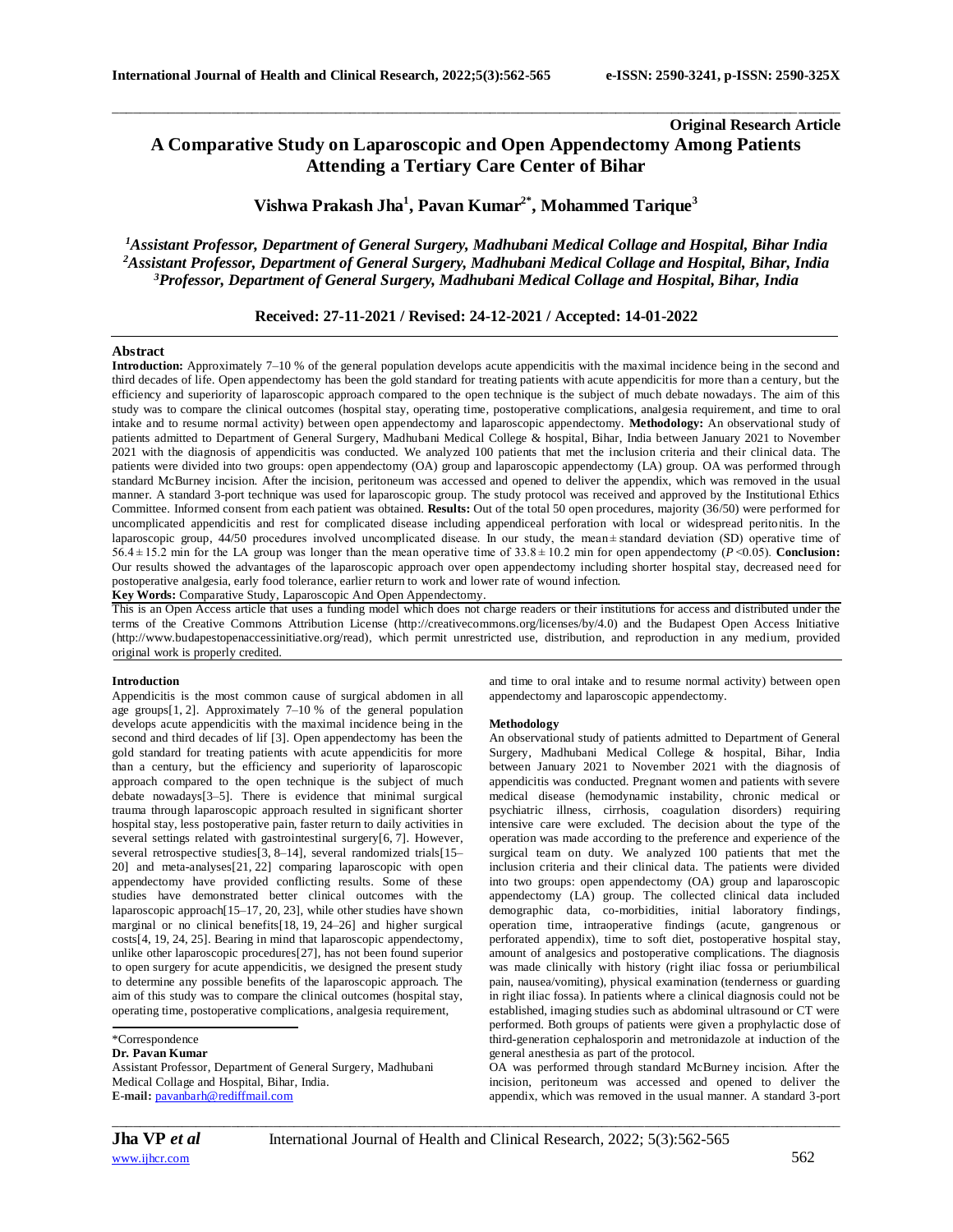\_\_\_\_\_\_\_\_\_\_\_\_\_\_\_\_\_\_\_\_\_\_\_\_\_\_\_\_\_\_\_\_\_\_\_\_\_\_\_\_\_\_\_\_\_\_\_\_\_\_\_\_\_\_\_\_\_\_\_\_\_\_\_\_\_\_\_\_\_\_\_\_\_\_\_\_\_\_\_\_\_\_\_\_\_\_\_\_\_\_\_\_\_\_\_\_\_\_\_\_\_\_\_\_ technique was used for laparoscopic group. Pneumoperitoneum was produced by a continuous pressure of 12–14 mmHg of carbon dioxide *via* a Verres canula, positioned in infraumbilical site. The patient was placed in a Trendelenburg position, with a slight rotation to the left. The abdominal cavity was inspected in order to exclude other intrabdominal or pelvic pathology. After the mesoappendix was divided with bipolar forceps, the base of the appendix was secured with two legating loops, followed by dissection distal to the second loop. Then, the distal appendicular stump was closed to avoid the risk of enteric or purulent spillage. The specimen was placed in an end bag and was retrieved through a 10-mm infraumbilical port. All specimens were sent for histopathology. The patients were not given oral feed until they were fully recovered from anesthesia and had their bowel sounds returned when clear fluids were started. Soft diet was introduced when the patients tolerated the liquid diet and had passed flatus. Patients were discharged once they were able to take regular diet, a febrile, and had good pain control. The operative time (minutes) for both the procedures was counted from the skin incision to the last skin stitch applied. The length of hospital stay was determined as the number of nights spent at the hospital postoperatively. Wound infection was defined as redness or purulent or seropurulent discharge from the incision site. Seroma was defined as localized swelling without redness with ooze of clear fluid. Paralytic ileus was defined as failure of bowel sounds to return within 12 h postoperatively.

The study protocol was received and approved by the Institutional Ethics Committee. Informed consent from each patient was obtained. Categorical data were presented as frequencies and percentage and compared by the Chi-square test. A P-value of 0.05 was considered as significant. All calculations were performed by using the SPSS software package version 17.0 (SPSS Inc., Chicago, IL).

## **Results**

Out of 100 patients with acute appendicitis, both the groups, OA and LA had 50 patients. Demographic data and preoperative clinical feature between OA group and LA group has been showed in Table 1.

There were no significant differences with respect to age and associated co-morbidities. On the contrary, the difference in gender and in the white blood cell count at presentation was statistically significant.

Out of the total 50 open procedures, majority (36/50) were performed for uncomplicated appendicitis and rest for complicated disease including appendiceal perforation with local or widespread peritonitis. In the laparoscopic group, 44/50 procedures involved uncomplicated disease.

In our study, the mean $\pm$ **standard deviation (SD)** operative time of  $56.4 \pm 15.2$  min for the LA group was longer than the mean operative time of  $33.8 \pm 10.2$  min for open appendectomy ( $P \le 0.05$ ). The laparoscopic group required fewer doses of parenteral and oral analgesics in the operative and postoperative periods compared with the open appendectomy  $(P \le 0.05)$ . Bowel movements in the first postoperative day were observed in almost all patients subjected to laparoscopic appendectomy and 36/50 (72%) in the open group  $(P< 0.001)$ . As a result, 88% patients in the laparoscopic group and 68% in the open group were able to tolerate a liquid diet within the first 24 postoperative hours ( $P \le 0.05$ ). Hospital stay was significantly shorter in the laparoscopic group with a mean  $\pm$  SD of 1.8  $\pm$ 0.9 days compared with  $3.2 \pm 2.1$  of the open appendectomy group ( $P \le 0.05$ ). A highly significant difference existed between the 2 groups in time taken to return to routine daily activities, which was less in the laparoscopic group with a mean  $12.1 \pm 3.6$  days compared with mean  $18.4 \pm 4.1$  days in the open appendectomy group.

We observed a greater overall incidence of complications in open surgery than in laparoscopic surgery. A total of  $4(8%)$  complications occurred in the laparoscopic group, while 9 (18%) complications occurred in the open appendectomy group. In the LA group 3 patients complained of vomiting and 1 had post-operative wound infection. None had major complication. In the OA group, 5 patients complained of vomiting and 3 had post-operative wound infection. Another 1 developed paralytic ileus. Out of 3 who had post-operative wound infection, one had wound dehiscence.

| <b>Characteristic</b>        | LA group ( $N = 50$ ) | OA group ( $N = 50$ ) |
|------------------------------|-----------------------|-----------------------|
| Gender                       |                       |                       |
| Male                         | 22                    | 32                    |
| Female                       | 28                    | 18                    |
| Mean age (SD) in years       | 26.4(16.2)            | 28.2(11.5)            |
| Mean WBC countper $mm3$ (SD) | 13259 (5543)          | 15623 (5243)          |
| <b>Co-morbidities</b>        |                       |                       |
| CAD                          | 2                     | 6                     |
| Hypertension                 |                       | 11                    |
| <b>COPD</b>                  |                       |                       |
| DΜ                           |                       | 8z                    |

**Table 1: Table showing demographic and clinical characteristics of the study population**

## **Discussion**

Acute appendicitis is the most common intra-abdominal condition requiring emergency surgery[\[25\]](https://wjes.biomedcentral.com/articles/10.1186/s13017-016-0102-5#ref-CR25). The possibility of appendicitis must be considered in any patient presenting with an acute abdomen, and a certain preoperative diagnosis is still a challenge[\[28,](https://wjes.biomedcentral.com/articles/10.1186/s13017-016-0102-5#ref-CR28) [29\].](https://wjes.biomedcentral.com/articles/10.1186/s13017-016-0102-5#ref-CR29) Although 30 years have elapsed since the introduction of laparoscopic appendectomy (performed in 1983 by Semm, a gynecologist), open appendectomy is still the conventional technique. Some authors consider emergency laparoscopy as a promising tool for the treatment of abdominal emergencies able to decrease costs and invasiveness and maximize outcomes and patients' comfort[\[30,](https://wjes.biomedcentral.com/articles/10.1186/s13017-016-0102-5#ref-CR30) [31\]](https://wjes.biomedcentral.com/articles/10.1186/s13017-016-0102-5#ref-CR31). Several studies[\[4,](https://wjes.biomedcentral.com/articles/10.1186/s13017-016-0102-5#ref-CR4) [10,](https://wjes.biomedcentral.com/articles/10.1186/s13017-016-0102-5#ref-CR10) [13,](https://wjes.biomedcentral.com/articles/10.1186/s13017-016-0102-5#ref-CR13) [16,](https://wjes.biomedcentral.com/articles/10.1186/s13017-016-0102-5#ref-CR16) [18,](https://wjes.biomedcentral.com/articles/10.1186/s13017-016-0102-5#ref-CR18) [32–](https://wjes.biomedcentral.com/articles/10.1186/s13017-016-0102-5#ref-CR32)[34\]](https://wjes.biomedcentral.com/articles/10.1186/s13017-016-0102-5#ref-CR34) have shown that laparoscopic appendectomy is safe and results in a faster return to normal activities with fewer wound complications. These findings have been challenged by other authors who observed no significant difference in the outcome between the two procedures, and moreover noted higher costs with laparoscopic appendectomy[\[3,](https://wjes.biomedcentral.com/articles/10.1186/s13017-016-0102-5#ref-CR3) [19,](https://wjes.biomedcentral.com/articles/10.1186/s13017-016-0102-5#ref-CR19) [20,](https://wjes.biomedcentral.com/articles/10.1186/s13017-016-0102-5#ref-CR20) [33,](https://wjes.biomedcentral.com/articles/10.1186/s13017-016-0102-5#ref-CR33) [35\]](https://wjes.biomedcentral.com/articles/10.1186/s13017-016-0102-5#ref-CR35). Anyway, a recent systematic review of meta-analyses of randomized controlled trials comparing laparoscopic versus open appendectomy concluded

that both procedures are safe and effective for the treatment of acute appendicitis[\[36\]](https://wjes.biomedcentral.com/articles/10.1186/s13017-016-0102-5#ref-CR36). Total operative time in our series was significantly longer in the laparoscopic group than in open group. Generally, the lack of experience of surgeons in the laparoscopic approach may contribute to a longer duration of the operation. So, in our series the longer operation time in laparoscopic appendectomy may be due to additional steps like setup of instruments, insufflation, making ports under vision and a phase of diagnostic laparoscopy. Length of hospital stay represents a critical factor that directly influences the economy and the well-being of the patient. We found that hospital stay was significantly shorter in laparoscopic group with concomitant earlier bowel movements in patient managed laparoscopically, leading to earlier feeding and discharge from hospital. Our findings are in agreement with several studies that demonstrated a significantly short hospital stay for the laparoscopic approach[\[8,](https://wjes.biomedcentral.com/articles/10.1186/s13017-016-0102-5#ref-CR8) [22,](https://wjes.biomedcentral.com/articles/10.1186/s13017-016-0102-5#ref-CR22) [32,](https://wjes.biomedcentral.com/articles/10.1186/s13017-016-0102-5#ref-CR32) [33,](https://wjes.biomedcentral.com/articles/10.1186/s13017-016-0102-5#ref-CR33) [37\]](https://wjes.biomedcentral.com/articles/10.1186/s13017-016-0102-5#ref-CR37). In this series, parenteral and oral analgesic requirements were less in the laparoscopic group than in the open group and we found a statistically significant difference, in agreement with many other studies[\[15,](https://wjes.biomedcentral.com/articles/10.1186/s13017-016-0102-5#ref-CR15) [38,](https://wjes.biomedcentral.com/articles/10.1186/s13017-016-0102-5#ref-CR38) [39\]](https://wjes.biomedcentral.com/articles/10.1186/s13017-016-0102-5#ref-CR39) that reported less pain in the laparoscopic group.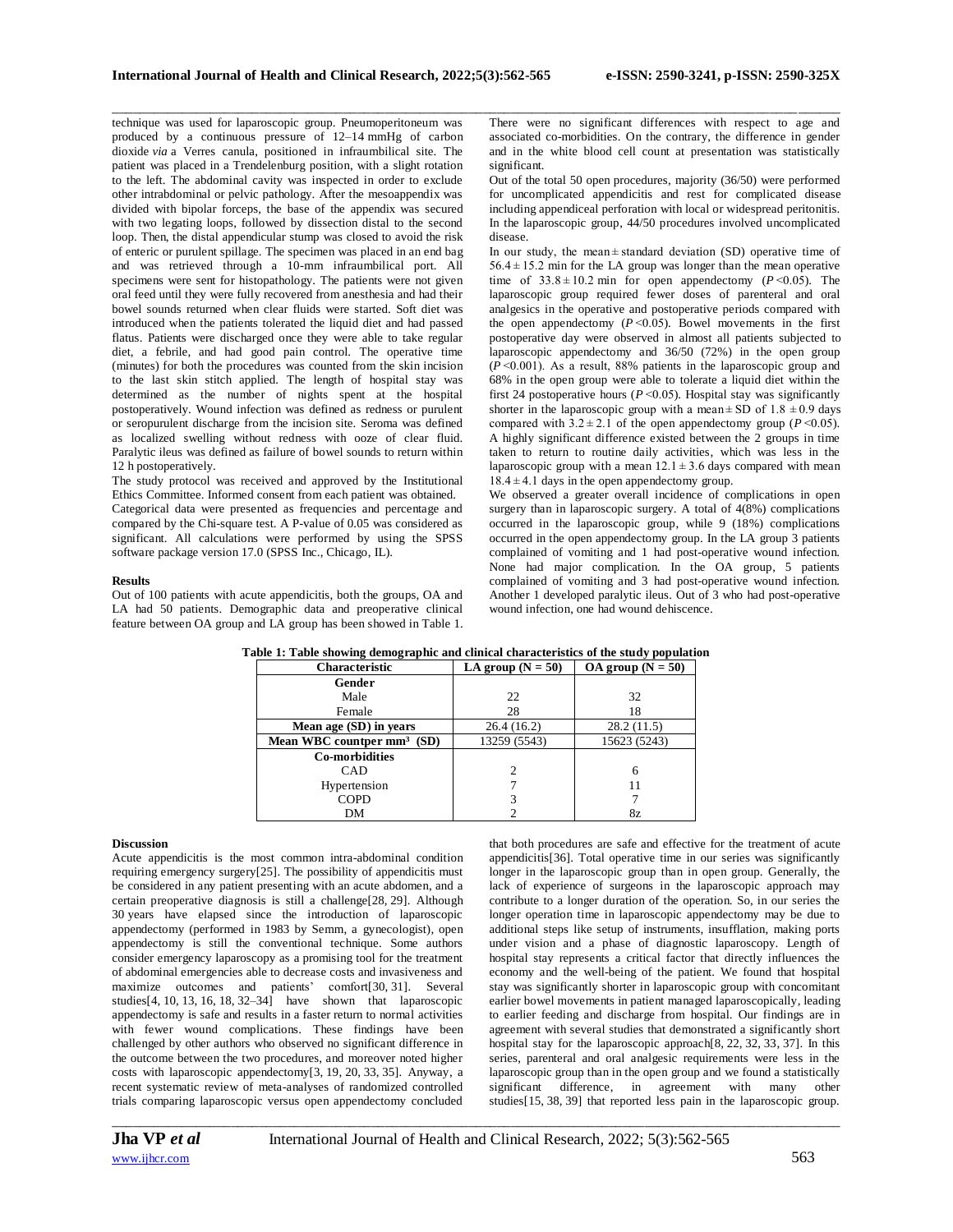\_\_\_\_\_\_\_\_\_\_\_\_\_\_\_\_\_\_\_\_\_\_\_\_\_\_\_\_\_\_\_\_\_\_\_\_\_\_\_\_\_\_\_\_\_\_\_\_\_\_\_\_\_\_\_\_\_\_\_\_\_\_\_\_\_\_\_\_\_\_\_\_\_\_\_\_\_\_\_\_\_\_\_\_\_\_\_\_\_\_\_\_\_\_\_\_\_\_\_\_\_\_\_\_ Several studies showed no difference between open and laparoscopic appendectomy with respect to early return to activity and performance of daily activities. However, this issue is still debated because of the different definitions and classifications of "activity" in such studies[\[20,](https://wjes.biomedcentral.com/articles/10.1186/s13017-016-0102-5#ref-CR20) [40](https://wjes.biomedcentral.com/articles/10.1186/s13017-016-0102-5#ref-CR40)[–43\]](https://wjes.biomedcentral.com/articles/10.1186/s13017-016-0102-5#ref-CR43). The mortality rate was nil in our study. The low mortality rates reported in previous research (0.05 % and 0.3 % rate in laparoscopic and open groups[\[4\]](https://wjes.biomedcentral.com/articles/10.1186/s13017-016-0102-5#ref-CR4) indicated that appendectomy, especially in absence of complicated disease, is a safe procedure regardless of the technique used[\[33\]](https://wjes.biomedcentral.com/articles/10.1186/s13017-016-0102-5#ref-CR33). In the present study, the overall complication rates were 18% and 8% for open and laparoscopic appendectomy respectively. Some studies have showed an increased risk of intra-abdominal abscess after laparoscopic appendectomy compared with open surgery[\[32,](https://wjes.biomedcentral.com/articles/10.1186/s13017-016-0102-5#ref-CR32) [33\]](https://wjes.biomedcentral.com/articles/10.1186/s13017-016-0102-5#ref-CR33). Several hypotheses have been suggested to find possible explanations: mechanical spread of bacteria in the peritoneal cavity promoted by carbon dioxide insufflation, especially in case of ruptured appendix[\[25,](https://wjes.biomedcentral.com/articles/10.1186/s13017-016-0102-5#ref-CR25) [44–](https://wjes.biomedcentral.com/articles/10.1186/s13017-016-0102-5#ref-CR44)[47\]](https://wjes.biomedcentral.com/articles/10.1186/s13017-016-0102-5#ref-CR47), inadequate learning curve[\[32\]](https://wjes.biomedcentral.com/articles/10.1186/s13017-016-0102-5#ref-CR32), the meticulous irrigation, instead of simple suctioning, of the infected area in severe peritonitis, that leads to contamination of the entire abdominal cavity, which is difficult to aspirate latter[\[35\]](https://wjes.biomedcentral.com/articles/10.1186/s13017-016-0102-5#ref-CR35).

#### **Conclusion**

Our results showed the advantages of the laparoscopic approach over open appendectomy including shorter hospital stay, decreased need for postoperative analgesia, early food tolerance, earlier return to work and lower rate of wound infection. Provided that surgical experience and equipment are available, laparoscopy could be considered safe and equally efficient compared to open technique and should be undertaken as the initial procedure of choice for most case of suspected appendicitis. However, since there is no consensus to the best approach, both procedures (open and laparoscopic appendectomy) are still being practiced actively deferring the choice to the preference of surgeon and patients. In the future, laparoscopic appendectomy could represent the standard treatment for patients with appendicitis and undiagnosed abdominal pain.

#### **References**

- 1. Addiss DG, Shaffer N, Foweler BS, Tauxe R. The epidemiology of appendicitis and appendicectomy in the United States. Am J Epidemiology. 1990; 132:910–25.
- 2. Seem K. Endoscopic appendectomy. Endoscopy. 1983; 15:59– 64.
- 3. Kurtz RJ, Heimann TM. Comparison of open and laparoscopic treatment of acute appendicitis. Am J Surg. 2001; 182:211–4.
- 4. Garbutt JM, Soper NJ, Shannon W, Botero A, Littenberg B. Meta-analysis of randomized controlled trials comparing laparoscopic and open appendectomy. Surg Laparosc Endosc. 1999; 9:17–26.
- 5. Biondi A, Grosso G, Mistretta A, Marventano S, Toscano C, Drago F, Gangi S, Basile F. Laparoscopic vs. open approach for colorectal cancer: evolution over time of minimal invasive surgery. BMC Surg. 2013; 13 Suppl 2:S12.
- 6. Grosso G, Biondi A, Marventano S, Mistretta A, Calabrese G, Basile F. Major postoperative complications and survival for colon cancer elderly patients. BMC Surg. 2012; 12 Suppl 1:S20.
- 7. Biondi A, Grosso G, Mistretta A, Marventano S, Toscano C, Gruttadauria S, Basile F. Laparoscopic-assisted versus open surgery for colorectal cancer: short-and long-term outcomes comparison. J Laparoendosc Adv Surg Tech A. 2013; 23:1–7.
- 8. Guller U, Hervey S, Purves H, Muhlbaier LH, Peterson ED, Eubanks S, Pietrobon R. Laparoscopic versus open appendectomy: outcomes comparison based on a large administrative database. Ann Surg. 2004; 239:43–52.
- 9. Wullstein C, Barkhausen S, Gross E. Results of laparoscopic vs. conventional appendectomy in complicated appendicitis. Dis Colon Rectum. 2001; 44:1700–5.
- 10. Fogli L, Brulatti M, Boschi S, Di Domenico M, Papa V, Patrizi P, Capizzi FD. Laparoscopic appendectomy for acute and recurrent appendicitis: retrospective analysis of a single-group

5-year experience. J Laparoendosc Adv Surg Tech A. 2002;  $12:107-10$ .

- 11. Lin HF, Wu JM, Tseng LM, Chen KH, Huang SH, Lai IR. Laparoscopic versus open a appendectomy for perforated appendicitis. J Gastrointest Surg. 2006; 10:906–10.
- 12. Cueto J, D'Allemagne B, Vazquez-Frias JA, Gomez S, Delgado F, Trullenque L, Fajardo R, Valencia S, Poggi L, Balli J, Diaz J, Gonzalez R, Mansur JH, Franklin ME. Morbidity of laparoscopic surgery for complicated appendicitis: an international study. Surg Endosc. 2006; 20:717–20.
- 13. Towfigh S, Chen F, Mason R, Katkhouda N, Chan L, Berne T. Laparoscopic appendectomy significantly reduces length of stay for perforated appendicitis. Surg Endosc. 2006; 20:495–9.
- 14. Roviaro GC, Vergani C, Varoli F, Francese M, Caminiti R, Maciocco M. Videolaparoscopic appendectomy: the current outlook. Surg Endosc. 2006; 20:1526–30.
- 15. Ortega AE, Hunter JG, Peters JH, Swanstrom LL, Schirmer B. A prospective, randomized comparison of laparoscopic appendectomy with open appendectomy. Laparoscopic Appendectomy Study Group. Am J Surg. 1995;169:208–12.
- 16. Milewczyk M, Michalik M, Ciesielski M. A prospective, randomized, unicenter study comparing laparoscopic and open treatments of acute appendicitis. Surg Endosc. 2003;17:1023–8.
- 17. Bresciani C, Perez RO, Habr-Gama A, Jacob CE, Ozaki A, Batagello C, Proscurshim I, Gama-Rodrigues J. Laparoscopic versus standard appendectomy outcomes and cost comparisons in the private sector. J Gastrointest Surg. 2005;9:1174–80.
- 18. Olmi S, Magnone S, Bertolini A, Croce E. Laparoscopic versus open appendectomy in acute appendicitis: a randomized prospective study. Surg Endosc. 2005;19:1193–5.
- 19. Katkhouda N, Mason RJ, Towfigh S, Gevorgyan A, Essani R. Laparoscopic versus open appendectomy: a prospective randomized double-blind study. Ann Surg. 2005;242:439–48.
- 20. Ignacio RC, Burke R, Spencer D, Bissell C, Dorsainvil C, Lucha PA. Laparoscopic versus open appendectomy: what is the real difference? Results of a prospective randomized double-blinded trial. Surg Endosc. 2004;18:334–7.
- 21. Wei B, Qi CL, Chen TF, Zheng ZH, Huang JL, Hu BG, Wei HB. Laparoscopic versus open appendectomy for acute appendicitis: a metaanalysis. Surg Endosc. 2011;25:1199–208.
- 22. Sauerland S, Lefering R, Neugebauer EA. Laparoscopic versus open surgery for suspected appendicitis. Cochrane Database Syst Rev. 2010;10:CD001546.
- 23. Martin LC, Puente I, Sosa JL, Bassin A, Breslaw R, McKenney MG, Ginzburg E, Sleeman D. Open versus laparoscopic appendectomy. A prospective randomized comparison. Ann Surg. 1995;222:256–61.
- 24. Golub R, Siddiqui F, Pohl D. Laparoscopic versus open appendectomy: a metaanalysis. J Am Coll Surg. 1998;186:545– 53.
- 25. Chung RS, Rowland DY, Li P, Diaz J. A meta-analysis of randomized controlled trials of laparoscopic versus conventional appendectomy. Am J Surg. 1999;177:250–6.
- 26. Hart R, Rajgopal C, Plewes A, Sweeney J, Davies W, Gray D, Taylor B. Laparoscopic versus open appendectomy: a prospective randomized trial of 81 patient. Can J Surg. 1996;39:457–62.
- 27. Biondi A, Grosso G, Mistretta A, Marventano S, Tropea A, Gruttadauria S, Basile F. Predictors of conversion in laparoscopic-assisted colectomy for colorectal cancer and clinical outcomes. Surg Laparosc Endosc Percutan Tech. 2014;24:21–6.
- 28. Bhangu A, Søreide K, Di Saverio S, Assarsson JH, Drake FT. Acute appendicitis: modern understanding of pathogenesis, diagnosis, and management. Lancet. 2015;386:1278–87.
- 29. Di Saverio S, Birindelli A, Kelly MD, Catena F, Weber DG, Sartelli M, et al. WSES Jerusalem guidelines for diagnosis and treatment of acute appendicitis. World J Emerg Surg. 2016;11:34.